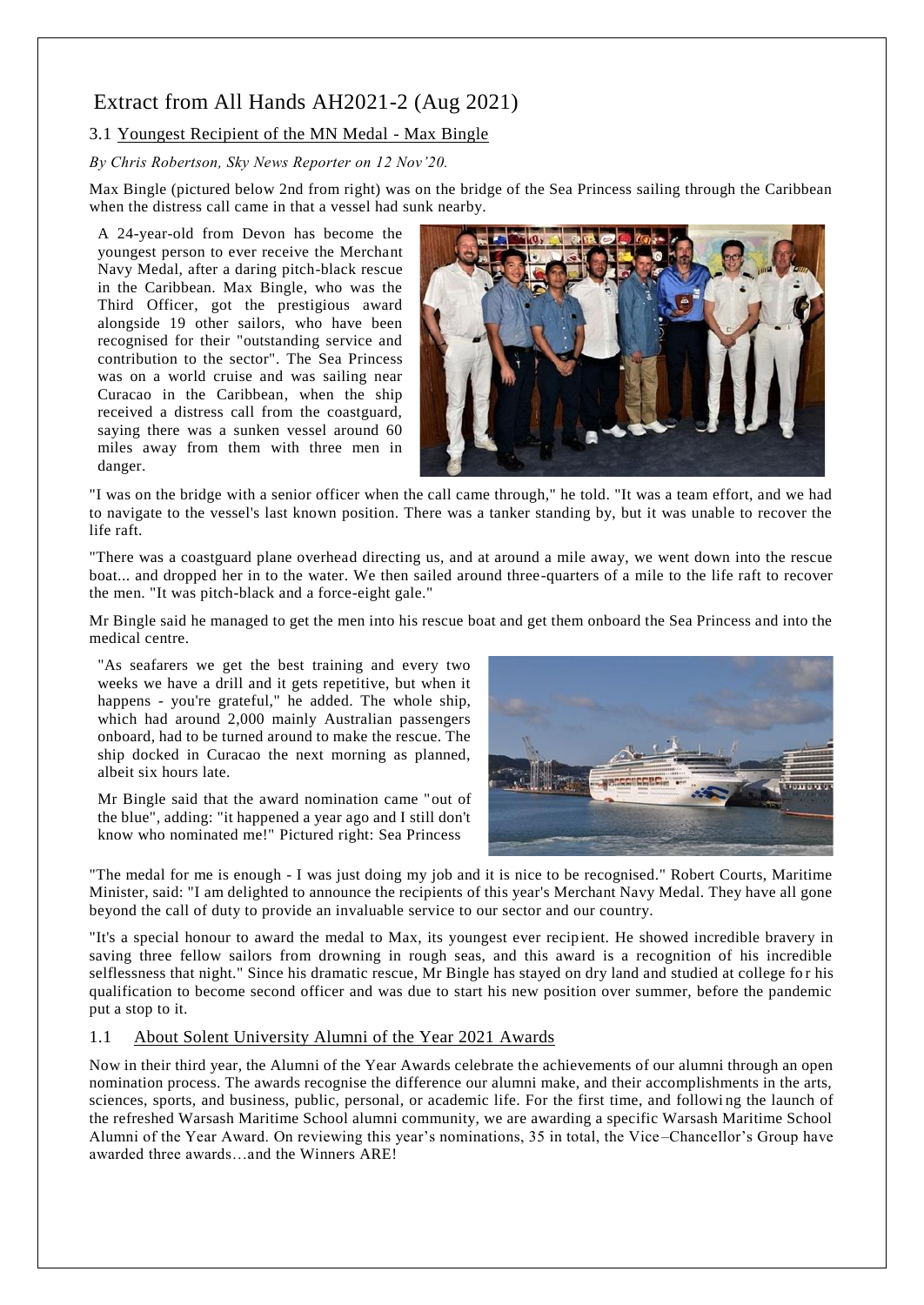#### 1.2 Solent University Alumnus of the Year 2021 - Christopher Rasmussen

Christopher Rasmussen joined Solent from Norway; he studied BSc (Hons) Maritime Business and graduated in 2014. Christopher is Partner in the newbuilding department at BRS Brokers. With strong roots and a history of shipbroking in his family, it has always been his childhood dream to be a shipbroker and to work in the maritime industry. Christopher's recent work involved brokering the building of the world's largest civilian hospital ship, Global Mercy. This work was undertaken pro bono, along with fundraising activities for the charity. In February 2021, Christopher was one of the guest speakers at Solent's Annual Maritime Conference.

The Alumnus of the Year award recognises Christopher's outstanding accomplishments and commitment to maritime business and alumni volunteering.

On receiving the award, Christopher said: "I am honoured and humbled to be selected to receive the prestigious award of 2021 Alumnus of The Year. I would like to thank all of those involved in helping me to nurture this achievement. "Shipping is an extremely demanding business. Since I graduated, it has had its ups and downs over the years. As my late uncle (who dedicated his life to shipbroking) used to say: "Life isn't about waiting for the storm to pass; it's about learning how to dance in the rain". I carry this with me when facing challenges in business and in life. With that in mind, I hope to motivate students to seek a career in the maritime industry - an industry that I am absolutely passionate about, and I would like to share that enthusiasm with others as they embark on their journeys. This distinguished award has fuelled me to continue to strive for excellence as I progress my shipping career."

#### 1.3 University Alumna of the Year 2021 - Hannah Ngakabe

Hannah Ngakane studied BA (Hons) Marketing with Events Management and graduated in 2014. Hannah is Strategic Partnership Manager at Pinterest. In 2020, she launched Pinterest's first ever UK and Ireland Black History Month campaign, 'Black Gold'. In her own time, Hannah is also the host of podcast *Walk the Walk* that highlights the career successes of Black leaders. She has been a guest speaker to our students, sharing her passion and enthusing the next generation. Recently Hannah was included in the Forbes 30 under 30 for Media & Marketing and won Ad Week Europe's The Future is Female award.

The Alumna of the Year award recognises Hannah's outstanding accomplishments and commitment to her career in media and marketing, diversity, and alumni volunteering.

On receiving the award, Hannah said: "It is an absolute honour to receive the 2021 Alumna of the Year award and to be recognised for my achievements since graduating. From making Forbes' 30 under 30, to starting my own podcast, this last year has definitely been an exciting rollercoaster. Going to Solent University helped build my confidence immensely. I still keep in contact with my amazing lecturers and I developed key skills I genuinely use in my role every day. I'm very proud to accept this award and will do all I can to give back to the students in my position now."

### 1.4 Maritime School Alumnus of the Year 2021 - Christopher Clarke

Christopher Clarke studied at Warsash Maritime School, then known as the School of Navigation, in 1959 as an officer cadet. Christopher's career, until retirement in 2002, spanned offshore and onshore roles, with a focus on IT after coming ashore. Christopher is a member of the Warsash Association, the alumni association established in 1984. He has been the main driver of its website and *All Hands* journal, the two Warsash Association features most appreciated by members, contributing enormously to its growth since 2009.

The Warsash Maritime School Alumnus of the Year award recognises Christopher's outstanding accomplishments and commitment to The Warsash Association as webmaster and immediate past editor of All Hands.

On receiving the award, Christopher said: "It will be a great privilege to receive the inaugural Warsash Maritime School Alumni of the Year award for 2021. I am very grateful for this recognition of my humble efforts which, with those of many others, has helped the Warsash Association reunite many hundreds of past cadets, students and staff. My hope is this award will further the growing link between the Warsash Maritime School and the